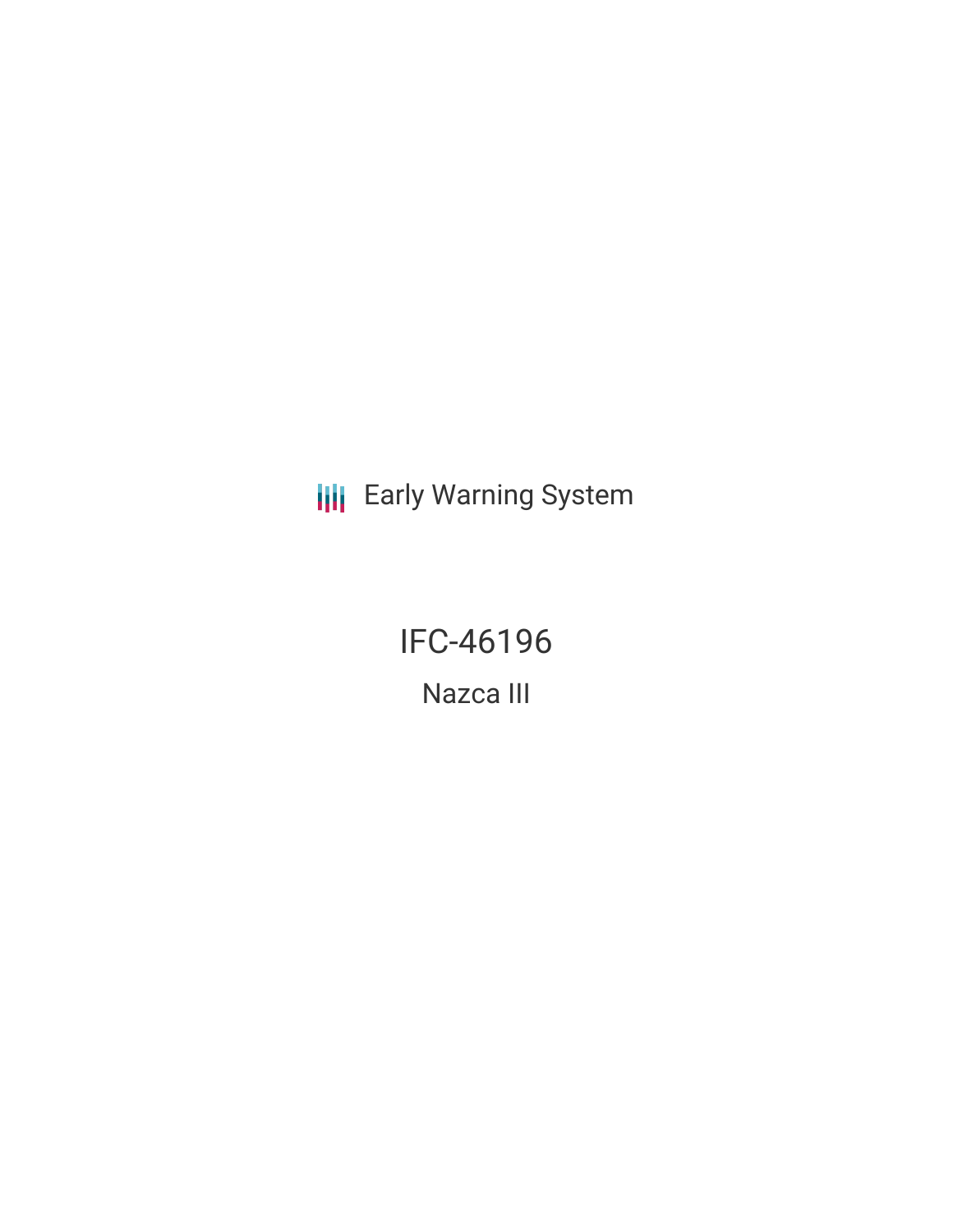## **Quick Facts**

| <b>Countries</b>               | Mexico                                  |
|--------------------------------|-----------------------------------------|
| <b>Financial Institutions</b>  | International Finance Corporation (IFC) |
| <b>Status</b>                  | Approved                                |
| <b>Bank Risk Rating</b>        | FI.                                     |
| <b>Voting Date</b>             | 2022-01-26                              |
| <b>Borrower</b>                | NAZCA III, LP                           |
| <b>Sectors</b>                 | Finance                                 |
| <b>Investment Type(s)</b>      | Fund                                    |
| <b>Investment Amount (USD)</b> | \$15.00 million                         |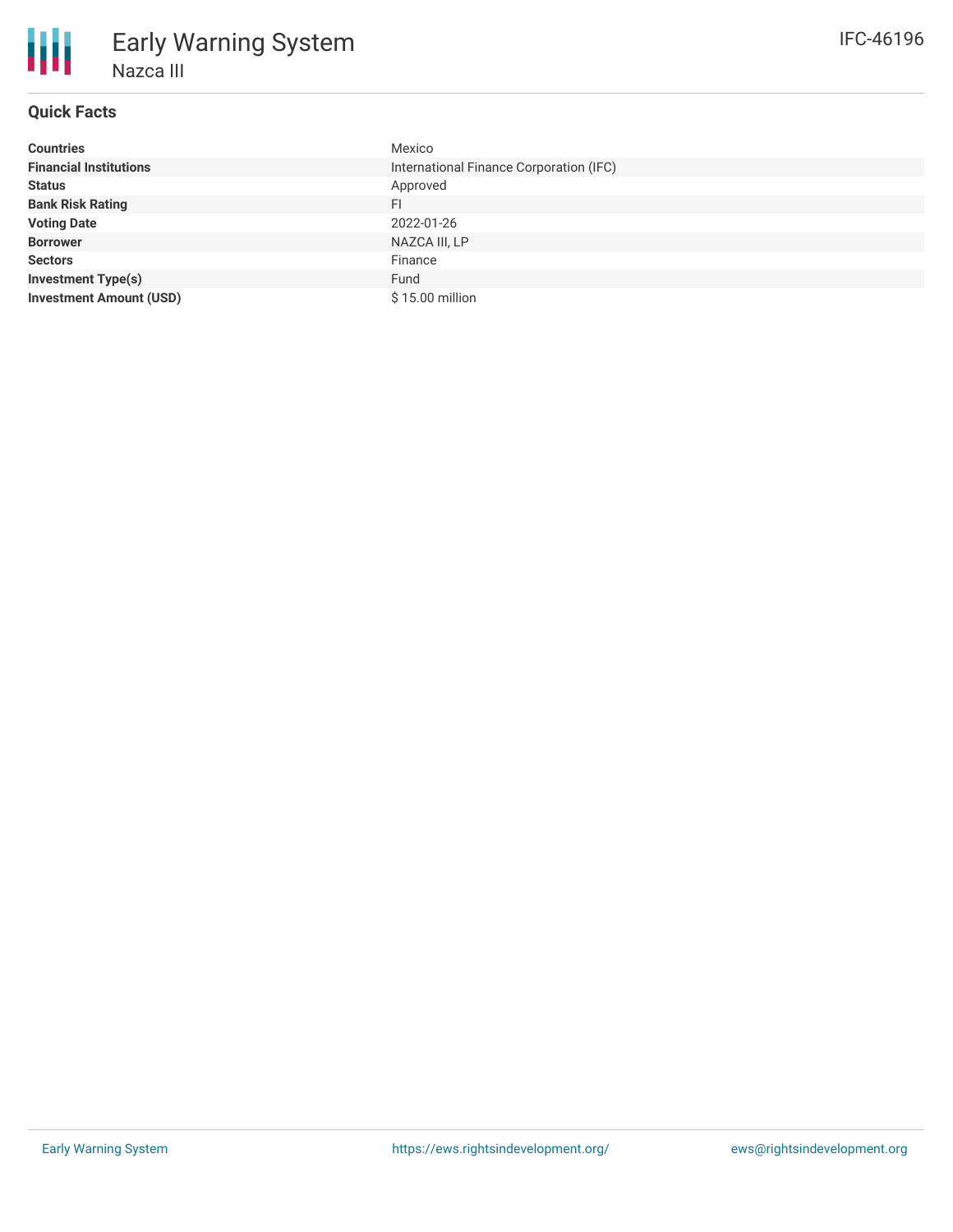

## **Project Description**

The proposed investment is an equity investment of up to \$15M in Nazca Fund III, ("Fund III"), an Ontario-domiciled VC fund focused on investing in early-stage technology companies in Spanish Latin America ("LAC"), predominantly Mexico.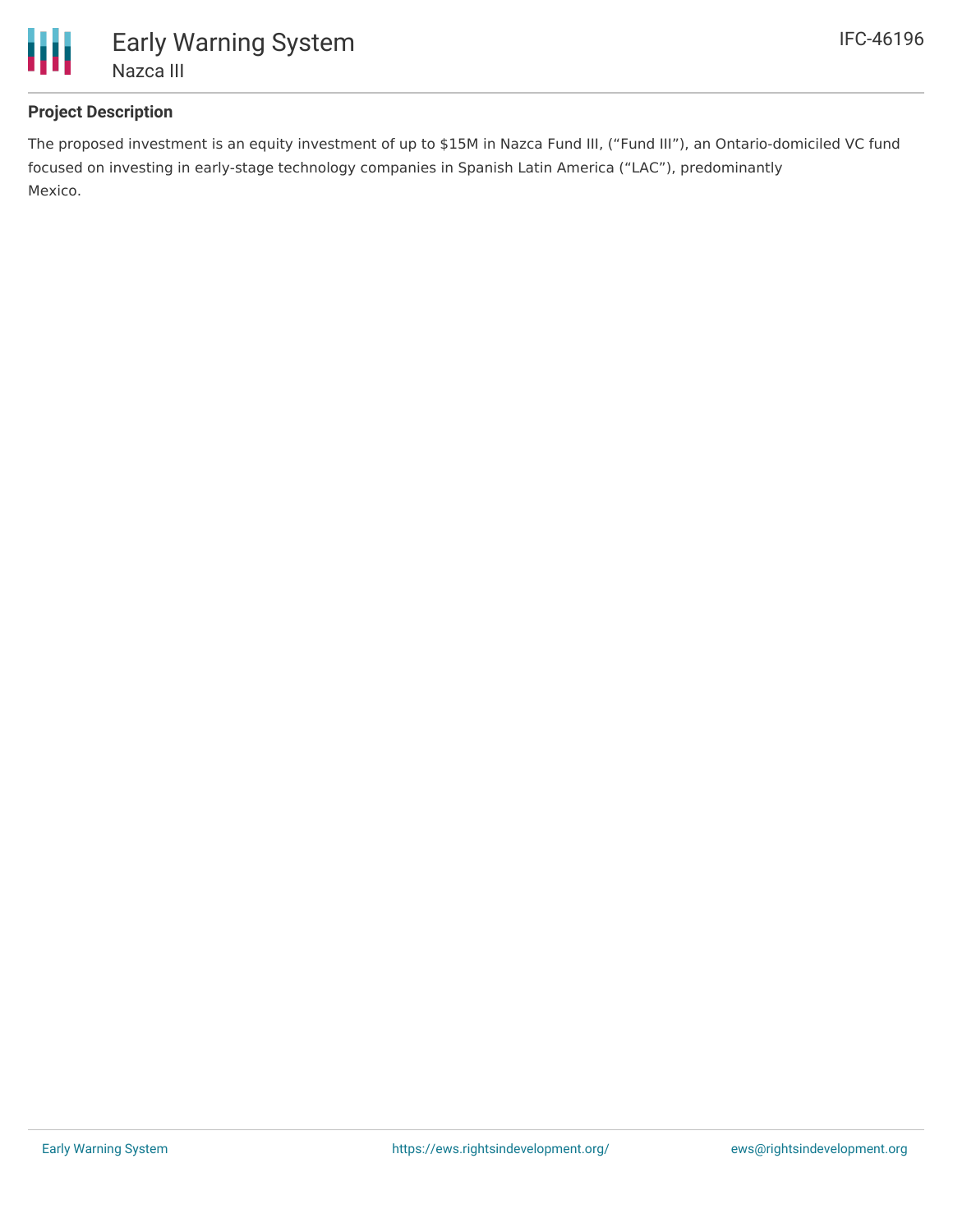

## **People Affected By This Project**

1. Increased access to early and expansion stage equity for technology companies in Mexico. Access to VC in Mexico remains low compared to the size of its economy. Within this context, Nazca will provide access to capital across an investee's lifecycle through its fund.

2. Increased competitiveness of Mexico's VC market. Mexico's VC ecosystem remains under-developed and the success of the Fund will prove the viability of this sector and help catalyze new local Fund Managers.

3. Increased competitiveness of key markets through the support of market-disrupting digital business models: VC funds such as Nazca invest in companies that often introduce a disruptive digital business model in a market. These innovative businesses can put pressure on incumbents to compete on prices and service quality. They can also strengthen supply chains by reducing the role of brokers and intermediaries, which improves price transparency and efficiency.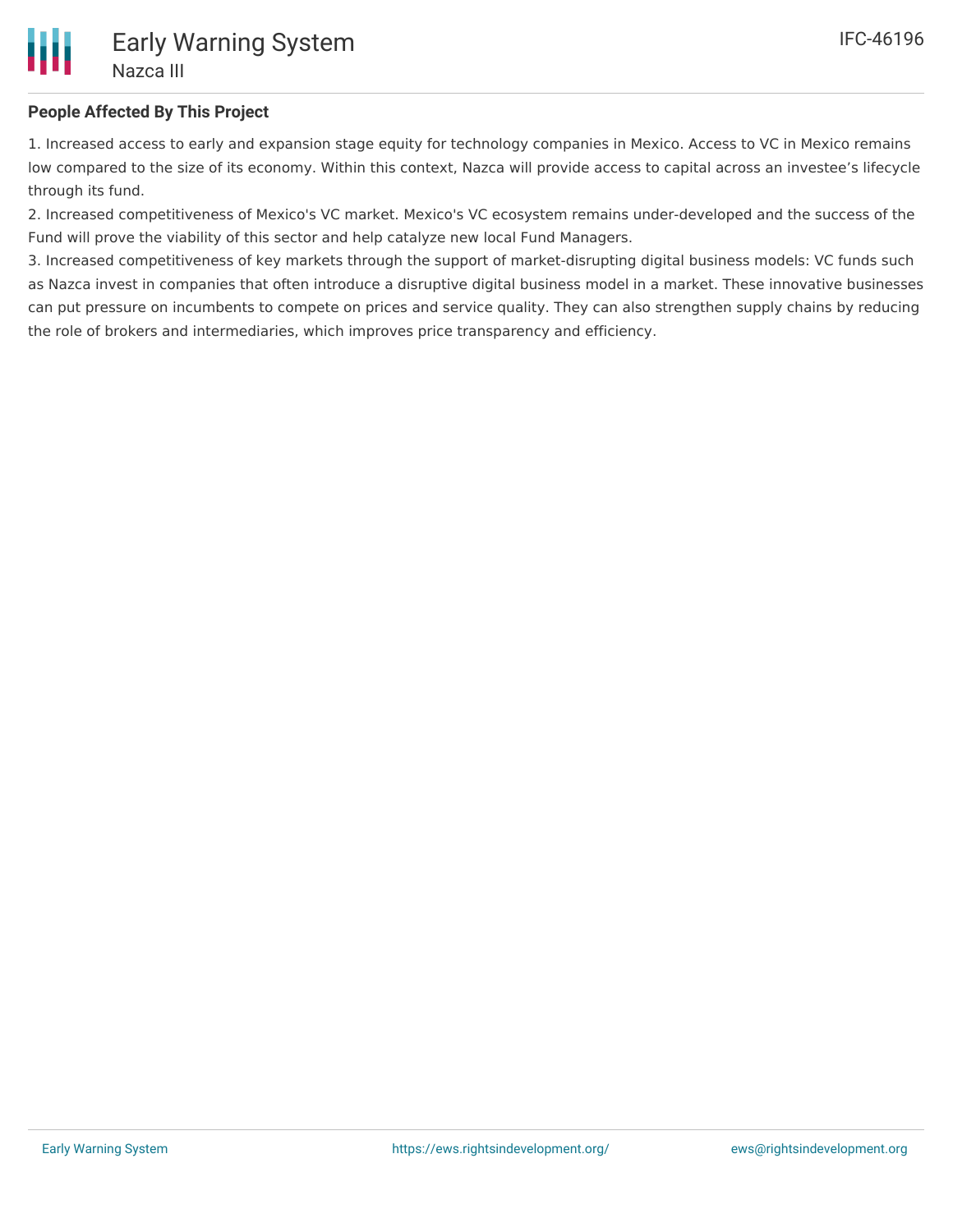#### **Investment Description**

• International Finance Corporation (IFC)

IFC proposed investment in this project is up to \$15M for Fund III, not to exceed 20% of the aggregate commitments of the fund. In addition, a \$15M total co-investment envelope will be proposed to meet opportunities in a timely manner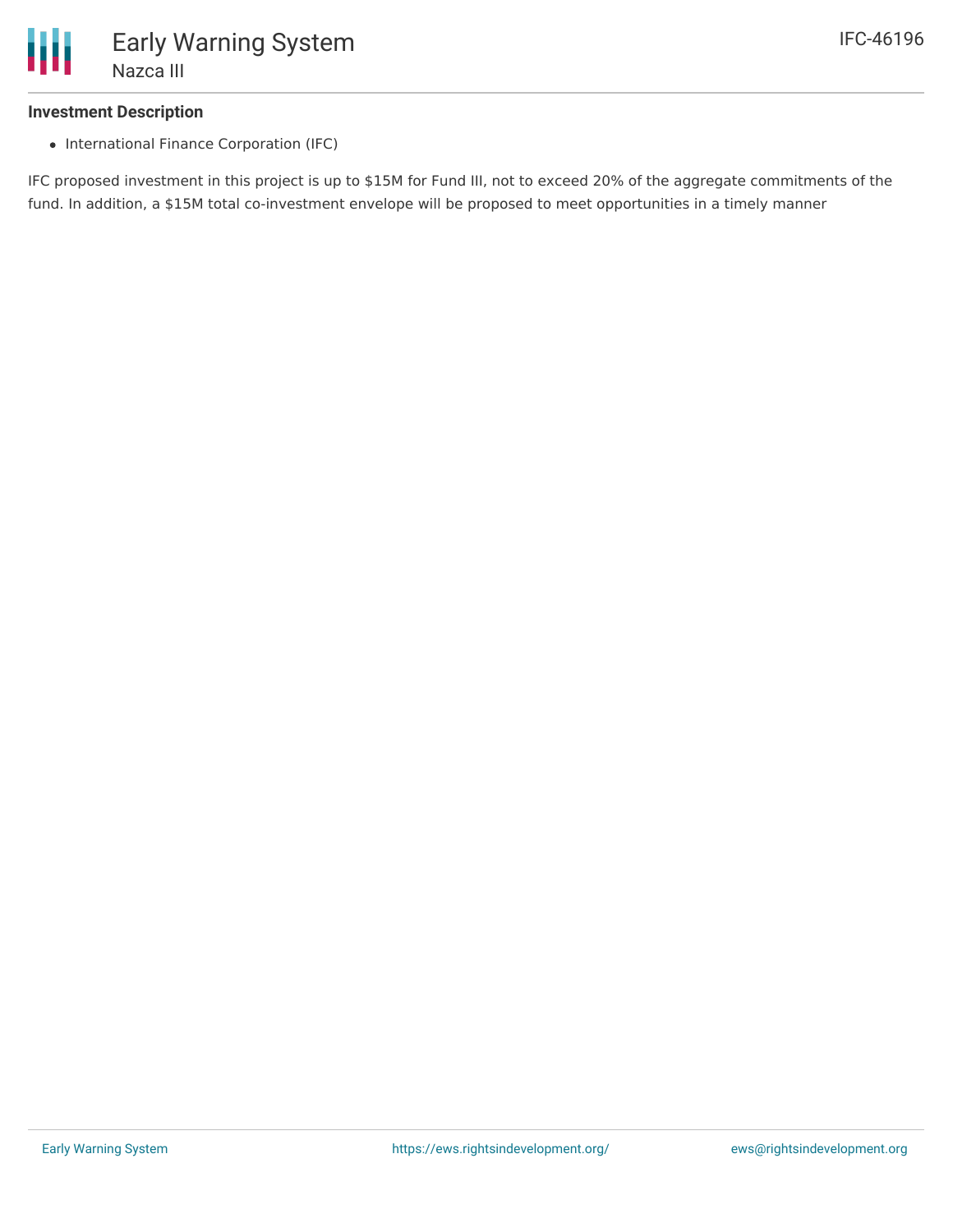



| <b>Private Actor 1</b>   | <b>Private Actor</b><br>Role | <b>Private Actor</b><br>Sector | <b>Relation</b>          | <b>Private Actor 2</b> | <b>Private Actor</b><br>2 Role | <b>Private Actor</b><br>2 Sector |
|--------------------------|------------------------------|--------------------------------|--------------------------|------------------------|--------------------------------|----------------------------------|
| $\overline{\phantom{0}}$ | $\overline{\phantom{a}}$     | $\overline{\phantom{0}}$       | $\overline{\phantom{0}}$ | Nazca III              | Client                         | $\overline{\phantom{a}}$         |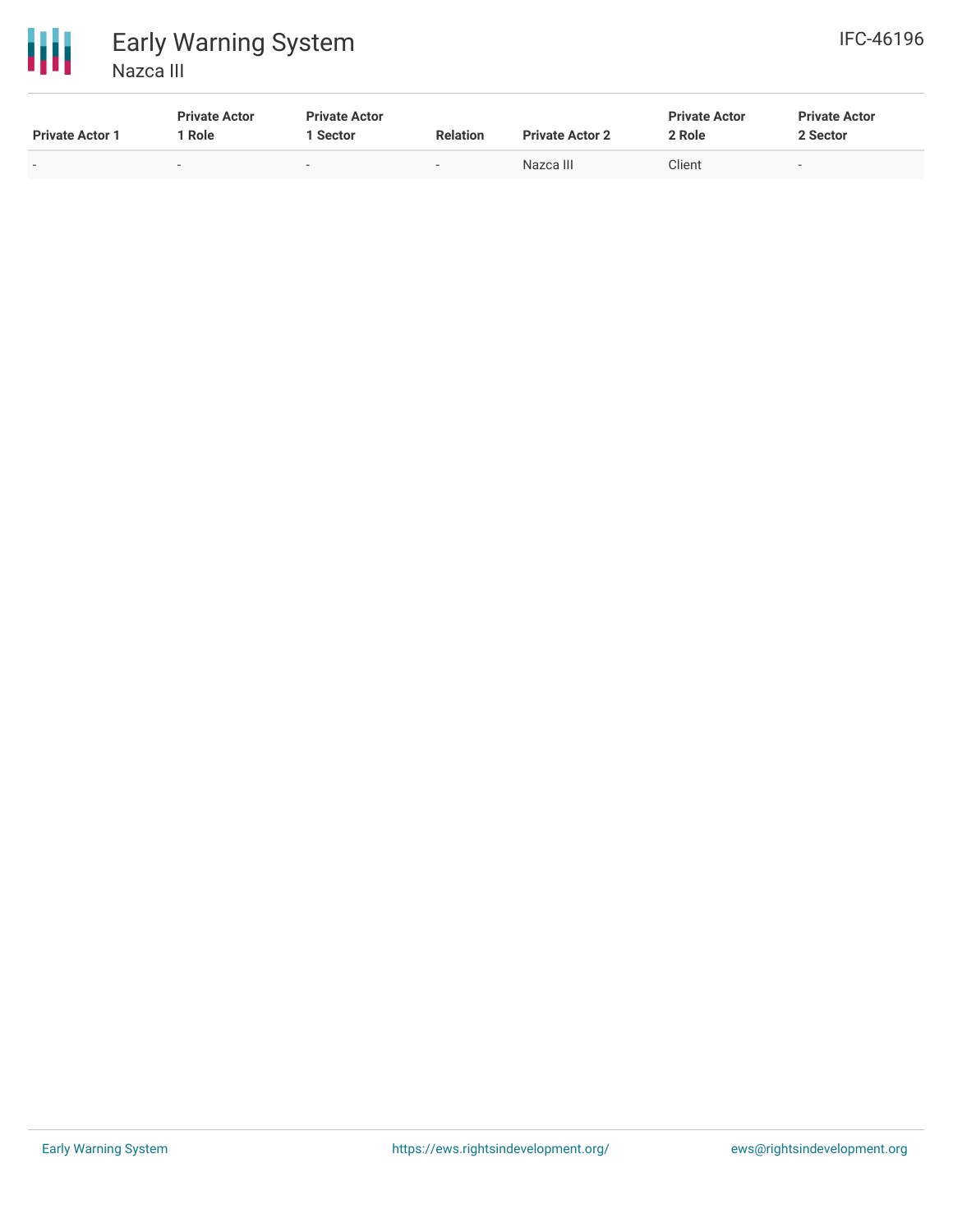### **Contact Information**

Nazca Fund III Hector Sepúlveda' Partner

hector@nazca.vc

Nazca.vc

#### ACCESS TO INFORMATION

You can submit a request for information disclosure at: https://disclosures.ifc.org/#/inquiries

If you believe that your request for information from IFC has been unreasonably denied, or that this Policy has been interpreted incorrectly, you can submit a complaint at the link above to IFC's Access to Information Policy Advisor, who reports directly to IFC's Executive Vice President.

#### ACCOUNTABILITY MECHANISM OF IFC/MIGA

The Compliance Advisor Ombudsman (CAO) is the independent complaint mechanism and fact-finding body for people who believe they are likely to be, or have been, adversely affected by an IFC or MIGA- financed project. If you submit a complaint to the CAO, they may assist you in resolving a dispute with the company and/or investigate to assess whether the IFC is following its own policies and procedures for preventing harm to people or the environment. If you want to submit a complaint electronically, you can email the CAO at CAO@worldbankgroup.org You can learn more about the CAO and how to file a complaint at http://www.cao-ombudsman.org